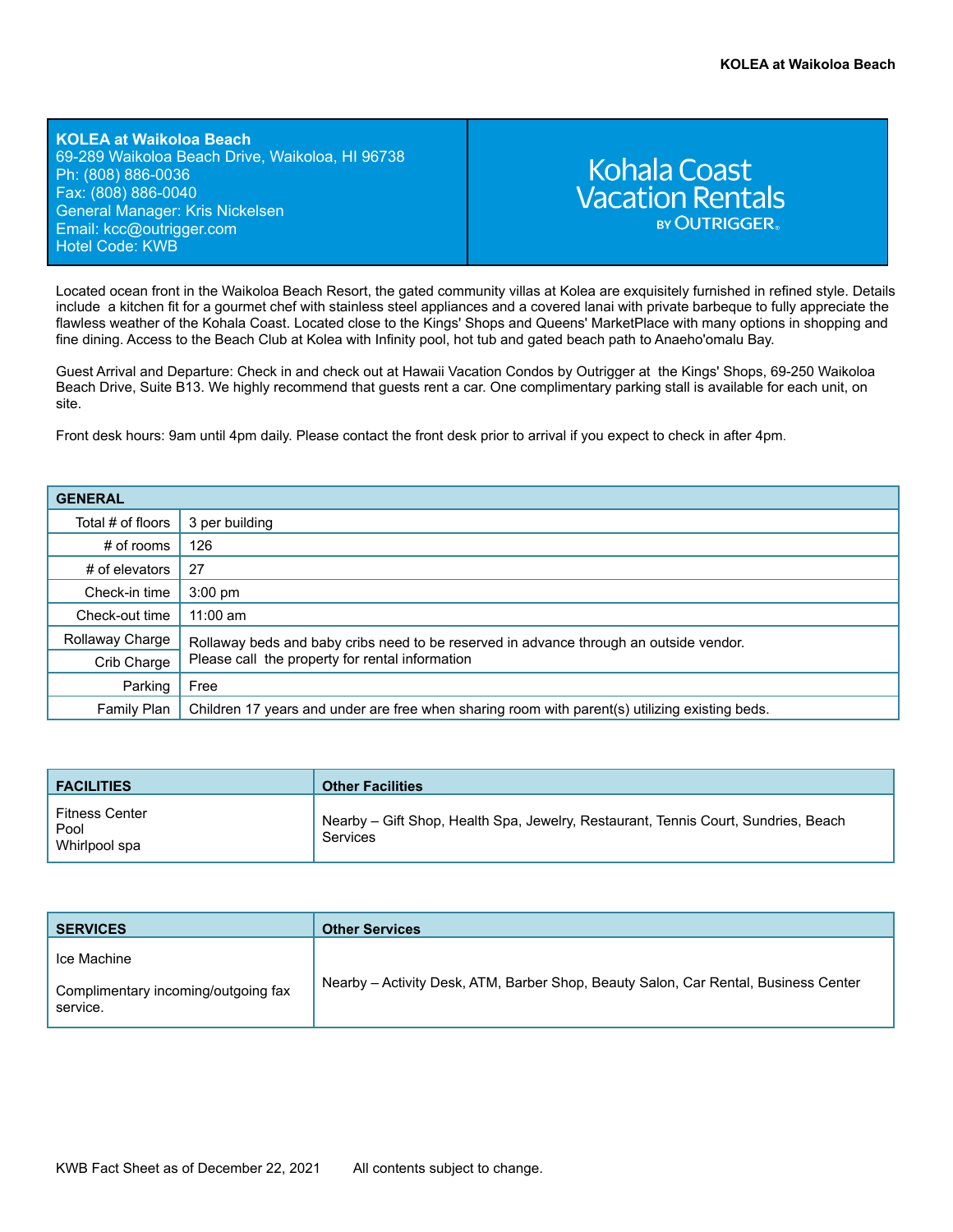| <b>SAFETY</b>                                                    |                                                                                                                                                                                                                                                                                              |  |
|------------------------------------------------------------------|----------------------------------------------------------------------------------------------------------------------------------------------------------------------------------------------------------------------------------------------------------------------------------------------|--|
| Smoke Detector<br>Hand Held Shower<br>Outrigger Clean Commitment |                                                                                                                                                                                                                                                                                              |  |
| <b>Other Safety</b>                                              | The Outrigger Clean Commitment provides the highest standards for health and safety, and was developed with<br>Ecolab, the global leader in hospitality cleaning, to meet the Stay Safe standards of the American Hotel Lodging.<br>Property conforms to the State of Hawaii Smoke Free Law. |  |
|                                                                  | Kolea is a smoke-free property. Smoking is prohibited on property and in units.                                                                                                                                                                                                              |  |

| <b>RESTAURANTS</b>         |                                                                                                                    |
|----------------------------|--------------------------------------------------------------------------------------------------------------------|
| At nearby Kings' Shops     | Roy's Waikoloa Bar and Grille, Foster's Kitchen, Island Fish & Chips and A Bay's Island Grill                      |
| At the Queens' MarketPlace | Charley's Thai Cuisine, Sansei Seafood Steak and Sushi Bar, Starbucks, Romano's Macaroni<br>Grill, Fast Food Court |
|                            |                                                                                                                    |

| <b>_OUNGES</b>             |                                       |
|----------------------------|---------------------------------------|
| At the Queens' MarketPlace | The Wine bar at Island Gourmet Market |

|              | <b>CATEGORY DESCRIPTION</b>          |                          |            |                                                                        |
|--------------|--------------------------------------|--------------------------|------------|------------------------------------------------------------------------|
| Room<br>Code | Room Name                            | <b>Size</b><br>(sq. ft.) | Max<br>Pax | <b>Description</b>                                                     |
| <b>PK014</b> | 3 Bedroom/3 Bath Garden View Unit 1D | 1716 sf                  | $(1-6)$    | 1K. 1Q. 2T<br>(Bedding listed is suggested only and subject to change) |

| <b>Year-End Cancellation Policy</b> | Cancellations at any time or "no shows" for bookings scheduled to arrive during<br>December 22 to 31 inclusive are subject to 100% charge on entire stay.                                                                                                            |
|-------------------------------------|----------------------------------------------------------------------------------------------------------------------------------------------------------------------------------------------------------------------------------------------------------------------|
| <b>Cancellation Policy</b>          | All rates are subject to unique cancellation policies that will be transmitted through our system.<br>Guests are encouraged to review the cancellation and deposit policies when making a<br>reservation to ensure the reservation rules for each booking are clear. |

| <b>Taxes (Subject to Change)</b> | General Excise Tax 4.712%.<br>Hawaii State Transient Accommodations Tax 10.25%.<br>Hawaii County Transient Accommodations Tax 3%, effective Jan 1, 2022. |
|----------------------------------|----------------------------------------------------------------------------------------------------------------------------------------------------------|
|----------------------------------|----------------------------------------------------------------------------------------------------------------------------------------------------------|

| <b>ROOM FEATURES</b>                                                                    |                                                                                                        |                                                                                                            |
|-----------------------------------------------------------------------------------------|--------------------------------------------------------------------------------------------------------|------------------------------------------------------------------------------------------------------------|
| Air Conditioning<br>Alarm Clock / Radio<br>Lanai<br>Cable or Pay TV (\$)<br>Coffeemaker | Color TV<br>Internet Access<br>Direct-Dial Telephone (\$)<br><b>Hair Dryer</b><br>Iron / Ironing Board | Kitchen<br>Refrigerator<br>Smoke Detector<br>Tables & Chairs<br>Tub/Shower Combo<br>Full size Washer/Dryer |
| <b>Other Features</b>                                                                   | Complimentary local and toll free calls. Complimentary high speed Internet in all units.               |                                                                                                            |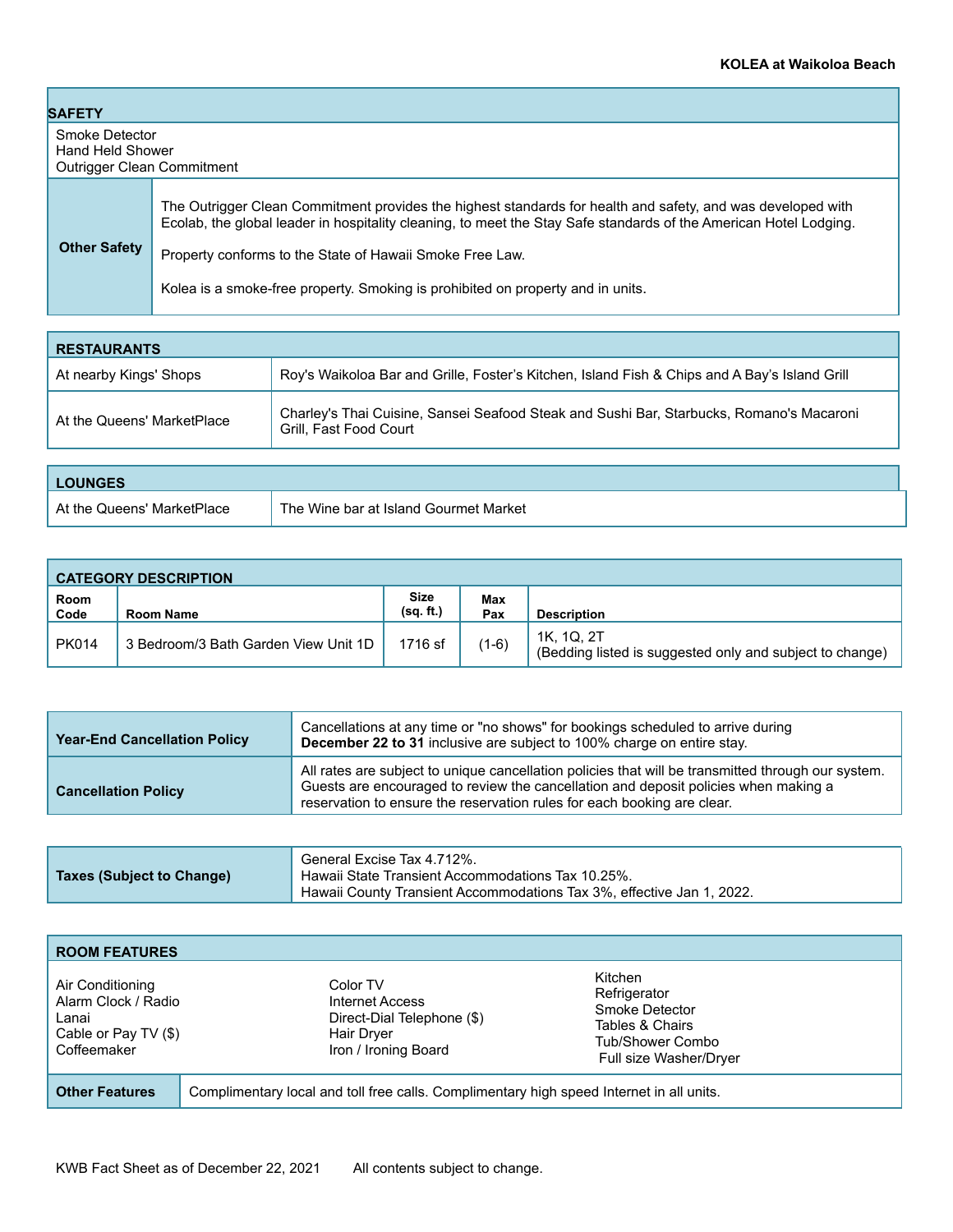| <b>KITCHEN INFORMATION</b>                                                                               |                                                        |
|----------------------------------------------------------------------------------------------------------|--------------------------------------------------------|
| 30 inch radiant cooktop, wall oven<br>Side by side refrigerator<br>Cooking Utensils<br>Microwave<br>Sink | Dishwasher<br>Toaster<br><b>Rice Cooker</b><br>Blender |
|                                                                                                          |                                                        |
| <b>Minimum Night Requirement</b>                                                                         | Three (3) night minimum stay required year-round       |

| <b>Damage Protection Charge</b> | Effective for new bookings from September 1, 2021, a \$59 Damage Protection Charge covers<br>accidental damages up to \$2,000. One time, per stay charge plus 4.712% General Excise Tax;<br>10.25% Hawaii State Transient Accommodation Tax & effective January 1, 2022 Hawaii County<br>Transient Accommodations Tax 3% collected. |
|---------------------------------|-------------------------------------------------------------------------------------------------------------------------------------------------------------------------------------------------------------------------------------------------------------------------------------------------------------------------------------|
|                                 |                                                                                                                                                                                                                                                                                                                                     |
|                                 |                                                                                                                                                                                                                                                                                                                                     |

| <b>Mandatory Cleaning Charge</b> | All stays are subject to a Mandatory Cleaning Charge of \$364 (3 Bdrm) plus 4.712% General<br>Excise Tax; 10.25% Hawaii State Transient Accommodations Tax & effective January 1, 2022 |
|----------------------------------|----------------------------------------------------------------------------------------------------------------------------------------------------------------------------------------|
|                                  | Hawaii County Transient Accommodations Tax 3%. All charges and taxes subject to change.                                                                                                |

| <b>Accepted Credit Cards</b> |  |  |
|------------------------------|--|--|
| <b>American Express</b>      |  |  |
| Mastercard                   |  |  |
| Visa                         |  |  |
| BC Korean Cc                 |  |  |
| China Union Pay              |  |  |
| Diners Club                  |  |  |
| Discover Card                |  |  |
| .ICB                         |  |  |

| <b>GDS</b> |               |  |
|------------|---------------|--|
| Galileo    | 92213         |  |
| Worldspan  | <b>KWB</b>    |  |
| Sabre      | 3572          |  |
| Amadeus    | <b>KOAKWB</b> |  |
| Chain Code | ∩R            |  |

### **DRIVING DIRECTIONS**

Upon arrival in Kona, guests will first come to our guest registration office located in the Kings' Shops for registration and to pick up keys and detailed driving information to their unit.

Directions to our guest registration office:

Leaving the Kona Airport, turn left onto Highway 19 at the traffic light.

Drive for about 17 miles to Waikoloa and turn left on Waikoloa Beach Drive at the traffic light.

At the third stop sign, turn right into Kings' Shops and park.

Go to the center of the mall where you will find a stage.

Across from the stage is an elevator (located next to Tiffany's).

Take it to the second floor. We are located in Suite B13. Look for the Hawaii Vacation Condos by Outrigger sign.

Front Desk hours: 9am until 4pm daily. Please contact the Front Desk prior to arrival if you expect to check in after 4pm.